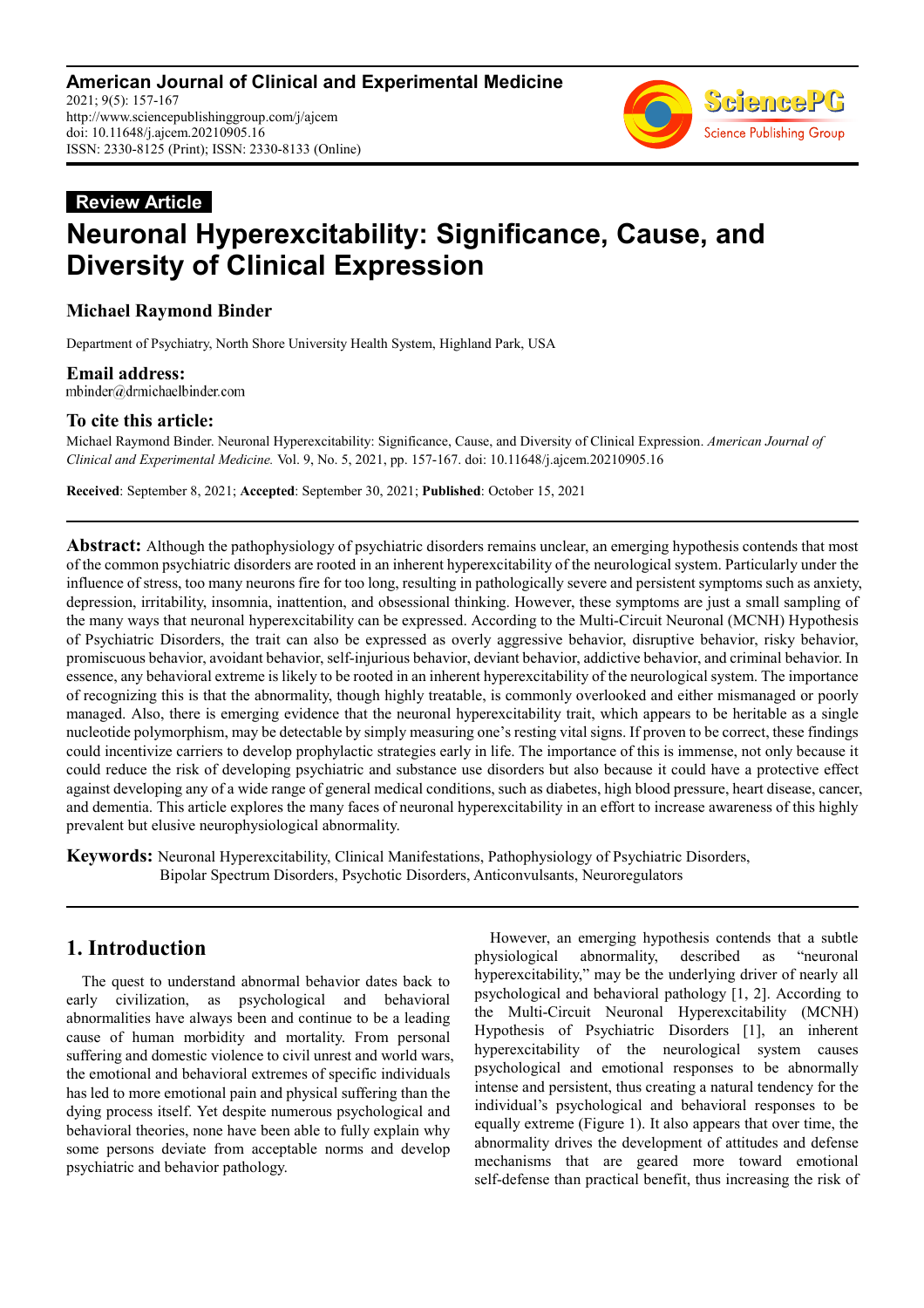personality disorders. Of course, there are numerous other factors that can contribute to the development of abnormal thinking and behavior; however, the trait of neuronal hyperexcitability appears to be the most important of them as demonstrated by the observation that a predictable proportion of the descendants of affected individuals develop psychological and behavioral pathology, whereas a predictable proportion of their other children do not [1, 3]. Based on a careful clinical assessment of hundreds of affected families, the neuronal hyperexcitability trait appears to be autosomal dominant and additive, as descendants with various psychological, emotional, and behavioral disturbances consistently appear in a classic autosomal dominant distribution whereas both unaffected and more seriously affected descendants appear in a classic autosomal recessive distribution (Figure 2). Then again, the relative degree of influence of the neuronal hyperexcitability trait would depend on the degree of genetic loading: those who inherit an allele from both parents would be more highly influenced by the trait than those who inherit only one allele (Figure 2). Practically speaking, this variability is what seems to obscure the autosomal dominant nature of the neuronal hyperexcitability trait and the high prevalence that it has in the general population. The goal of this article is to describe the diversity of ways that the neuronal hyperexcitability trait can manifest clinically and to discuss the practical importance of recognizing its many faces.

## **2. Many Disorders; Few Symptoms**

Although psychiatric disorders are said to be many in number, the array of symptoms that characterize them is actually quite small. Most psychiatric disorders involve some combination of anxiety, depression, irritability, difficulty concentrating, loss of insight, and abnormal sleep. Moreover, none of these symptoms are inherently abnormal; they are said to be pathological only when they become severe and persistent.

To understand what causes the aforementioned symptoms to escalate to pathological levels, let us recall that every thought and emotion is processed by neurons of the brain. It follows, therefore, that cognitive-emotional hyper-reactivity would involve a hyper-reactivity of the associated neurons and circuits (Figure 1). That the neurological systems of some persons, as described by the MCNH hypothesis, are inherently prone to this hyper-reactivity is suggested by the link between constitutionally-elevated vital signs and an increased vulnerability to mental illness [4]. Just as those who are more vulnerable to mental illness tend, even in the absence of specific stressors, to be preoccupied with abstract worries and fears [5, 6], their sympathetic nervous systems, which are tightly integrated with the cognitive-emotional system [7], are chronically activated above what would be considered normal basal activity [5, 8]. Thus, it is hypothesized that the same physiological abnormality that drives the vital-sign elevations drives the psychiatric symptoms of which they are predictive [4]. This conceptualization, which is consistent with the

long-held diathesis-stress model of mental illness, could be used to explain virtually every psychiatric disorder. Note, however, that the underlying neurophysiological abnormality, like the letters of the alphabet, could be expressed in an almost limitless number of ways. That is presumably because there are many other factors that help shape the phenotypic expression of the trait. Such factors include, among others, the unique architecture of an individual's brain, one's internal and external environmental influences, and the willful choices of the individual. The most important of these, however, appears to be the trait of neuronal hyperexcitability because the related cognitive-emotional abnormalities, when conceptualized as different expressions of the same neurophysiological abnormality, appear in a classic autosomal distribution [1, 3].

#### **STRESS- RESPONSE CURVES**



*Figure 1. Stress-response curves illustrating 1) pathological cognitive-emotional response in comparison to a normal response; 2) electrical response of a hyperexcitable neuron in comparison to a normal neuron. Note the striking similarity between the cognitive-emotional response curves and the neuronal response curves. Adapted from Lopez-Santiago LF, et al. "Neuronal Hyperexcitability in a Mouse Model of SCN8A Epileptic Encephalopathy." [9].* 



*Figure 2. Family pedigree illustrating the autosomal dominant and additive nature of the neuronal hyperexcitability trait. The grey silhouettes depict heterozygous carriers, the black silhouette depicts a homozygous carrier, and the white silhouette depicts no inheritance of the trait.*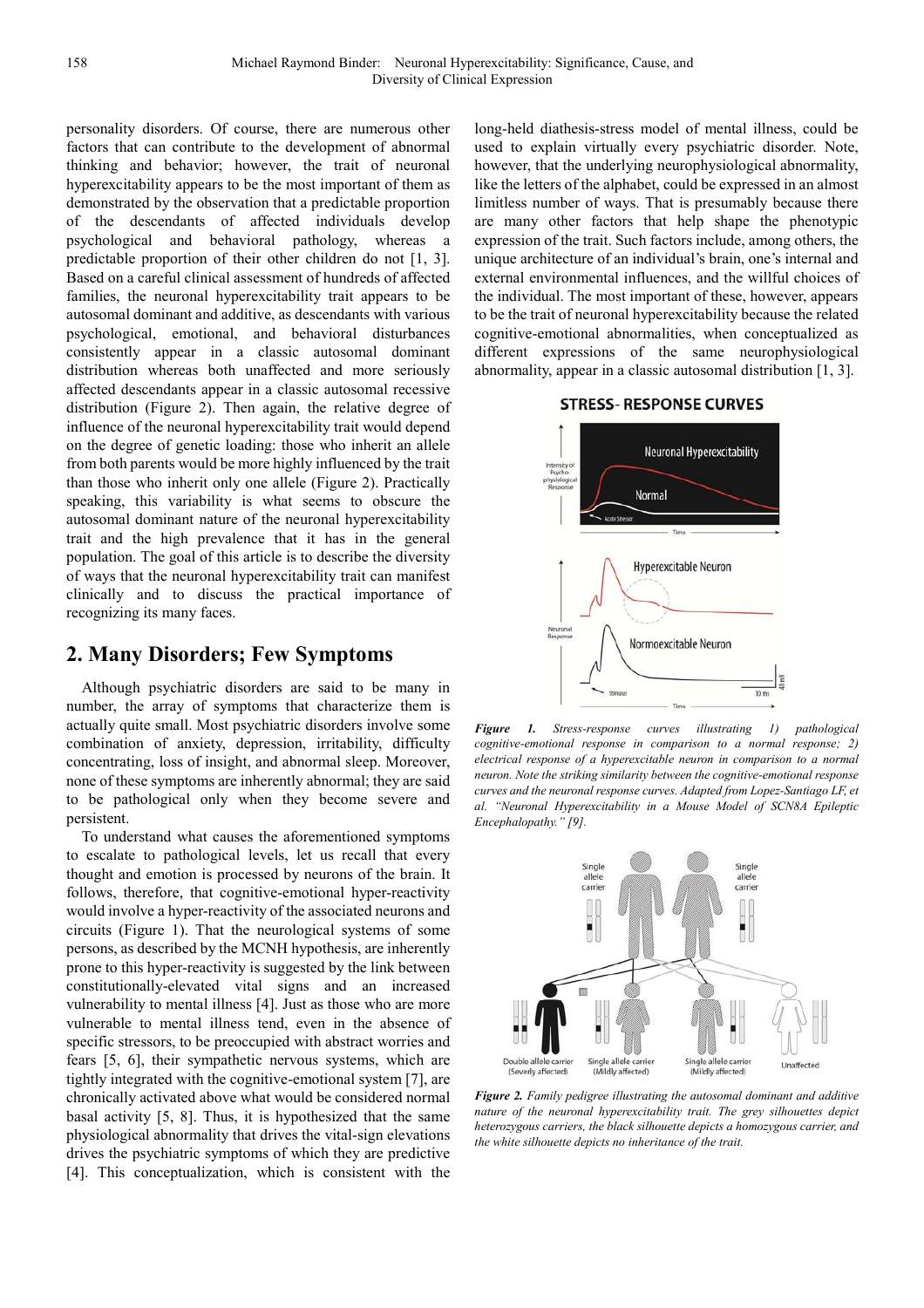## **3. The Many Faces of Neuronal Hyperexcitability**

#### *3.1. Mood Disorders*

Among the most common ways that the trait of neuronal hyperexcitability is thought to be expressed is the spectrum of mood disorders from unipolar depression to bipolar disorder [1, 2]. In most cases, depressive symptoms are initiated by the mind. A major loss, a personal failure, or a sense of rejection can cause the mind to start ruminating. This, in turn, repeatedly activates the neurons and circuits that are associated with those thoughts and emotions [10]. As this occurs, the involved neurons and circuits repeatedly stimulate the same thoughts and emotions, thus creating a depressive dialogue between the mind and the brain. Normally, this dialogue continues only until the mind resolves the issue or, for whatever reason, decides to move on to thinking about something else. For some persons, however, the ruminating continues, even to the point of continuing against the person's will. From the perspective of the MCNH hypothesis, this is driven by two factors. The first is that hyperexcitable neurons are unable to self-regulate. Consequently, the involved circuitry remains active despite the reduction in cognitive and mood-specific mental drive that normally accompanies a desire to move on to thinking about something else [11, 12]. The second factor that tends to perpetuate the ruminating is that the hyperactive cognitive and mood-specific neurons, rather than becoming refractory to further activation, become increasingly active the more they are stimulated. As a result of this process, known as "primed burst potentiation" [13], the hyperactive circuitry drives the mind to continue to ruminate, and, over time, the escalating dialogue between the mind and the brain could begin to spin out of control. This is presumably what can lead to suicidality, homocidality, and other behavioral extremes. In some cases, the inherent excitability of the neurological system may be so high that select populations of neurons cause the individual to ruminate spontaneously [5]. This is the MCNH explanation for persistent depression, frequently recurring episodes of depression, spontaneous hypomanic or manic episodes, and other persistent or recurrent cognitive-emotional symptoms. Another possibility is that hyperactivity in one circuit could aberrantly fuel hyperactivity in a circuit that would normally be hypoactive in a given cognitive-emotional state [14]. This process, which is akin to a short-circuit in a wired electrical system, is the MCNH explanation for the rapid and sometimes dramatic changes in mood and other symptoms that characterize disorders in the bipolar spectrum [14].

#### *3.2. Anxiety Disorders*

#### *3.2.1. Generalized Anxiety and Panic Attacks*

Just as persistent hyperactivity in depressive circuits can cause clinical depression, persistent hyperactivity in anxiety circuits can cause persistent anxiety. Periodically, hyperactive feeder circuits, particularly if fueled by an anxiety-provoking cue or stimulant-retype drug, could drive a surge of activity in the hypothalamic-pituitary axis, thus causing a flood of epinephrine and cortisol to be released from the adrenal glands. This is the MCNH explanation for panic attacks.

#### *3.2.2. Obsessions and Compulsions*

Although obsessive ruminations can be driven by the need to make an important decision under complex circumstances, the abnormal persistence of such ruminations, particularly if ego-dystonic and unrelated to any extraordinary circumstances, are indicative of neuronal hyperexcitability [15]. As in mood disorders, what is hypothetically happening is that persistent activity in specific brain circuits or networks of circuits is causing the individual to keep dwelling on the associated thoughts and feelings [16, 17]. In an effort to resolve the matter, the individual may begin seeking ways to undo the disturbing thought content, such as repeated hand-washing, lock-checking, or second-guessing one's self. Unfortunately, however, the tendency for the hyperexcitable circuits to keep firing prevents the mind from resolving the issue, and so the individual keeps washing, checking, or second-guessing.

#### *3.2.3. Post-Traumatic Stress Disorder (PTSD)*

PTSD is characterized by a complex of recurrent memories about a traumatic event; recurrent flashbacks about the event; recurrent distressing dreams about the event; marked psychological reactions to cues about the event; and avoidance behavior pertaining to the event. Taken together, these symptoms can be viewed as psychophysiologically-driven cognitive-emotional reverberations of an intense psychophysiological experience. Hypothetically, the intensity and duration of this phenomenon would be dictated, in part, by the excitability of the neurological system, thus suggesting that persons with higher baseline levels of neuronal excitability would be more vulnerable to developing PTSD. They would also be more vulnerable to developing other symptoms that are hypothesized to be rooted in neuronal hyperexcitability, such as anxiety, depression, and insomnia, thus explaining why patients with PTSD commonly have preexisting psychiatric symptoms or disorders [18].

#### *3.4. Hormonally-Related Psychiatric Disorders*

Premenstrual and postpartum psychiatric symptoms, which include premenstrual syndrome, premenstrual dysphoric disorder, and postpartum depression, are hypothetically different manifestations of the rapid loss of progesterone's anticonvulsant effects during the premenstrual and postpartum periods [1, 19]. As the progesterone level falls, the brain becomes increasingly excitable, thus increasing the potential for psychiatric symptoms to emerge [19]. These effects would tend to be most clinically apparent in women whose neurological systems were inherently hyperexcitable, thus explaining why women with pre-pregnancy psychiatric symptoms are at an increased risk of developing postpartum depression, postpartum psychosis, and other postpartum psychiatric symptoms [1].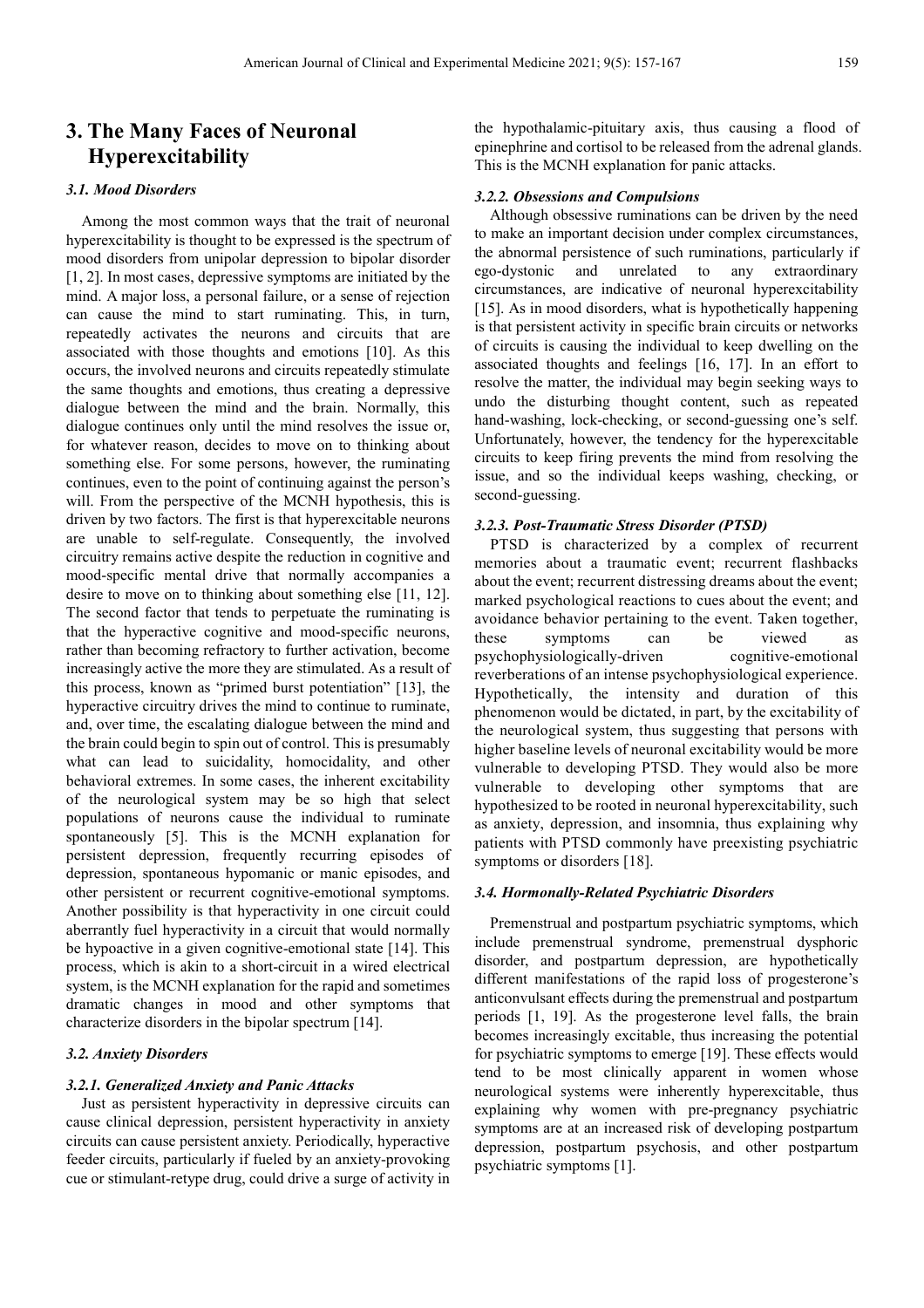#### *3.5. Inflammation-Related Psychiatric Disorders*

Pediatric Autoimmune Neuropsychiatric Disorders Associated with Streptococcal Infections (PANDAS) and other psychiatric manifestations of the inflammatory response are hypothetically the consequence of the increased neuronal excitability that is conferred by inflammatory cytokines [20, 21] in combination with the increase in neuronal activity that is driven by the psychological, emotional, and physical stress of being ill. This idea is supported by a large study in which a group of researchers from the University of Copenhagen in Denmark found that among children who had one or more positive streptococcal tests, the risk was increased not only for developing OCD and tic disorders but any psychiatric disorder [22].

#### *3.6. Chronic Illnesses*

Although psychiatric symptoms, by virtue of their exquisite sensitivity to neuronal excitation, are typically the first subjective markers of the neuronal hyperexcitability trait [4], neuronal hyperexcitability can, via its disruptive effects on immune and metabolic processes, drive the development of any of a wide range of chronic illnesses [4].

Because the nervous system can influence the immunological system through both neural and non-neural pathways [23], hyperexcitability of the neurological system can drive hyperactivity in the immunological system. The resulting increase in cytokine production can then make the neurological system even more hyperexcitable [24-26], thus leading to a vicious cycle of mutual overstimulation between the two systems. Aside from being pro-inflammatory, this vicious cycle can complicate recovery from infection and, in more severe cases, drive the development of autoimmune diseases, such as type-1 diabetes, Hashimoto's thyroiditis, and rheumatoid arthritis [3].

Similarly, the disruptive effects of neuronal hyperexcitability on metabolic function [27, 28] can drive the development "metabolic syndrome," a cluster of physiological abnormalities that include hypertension, obesity, insulin resistance, and dyslipidemia [27, 28]. These abnormalities have been linked to the development of serious chronic illnesses, such as high blood pressure, cardiovascular disease, cancer, and dementia [29, 30]. The idea that neuronal hyperexcitability tends to hasten the onset and progression of these illnesses helps explain why persons with severe mental illness tend to die at a much earlier age than the general population [31]. The tendency for neuronal hyperexcitability to drive a subtle elevation in resting heart and respiratory rates also helps explain why these vital sign-elevations tend to be predictive of the aforementioned health conditions [4].

### *3.7. Impulse Control Disorders*

### *3.7.1. Pyromania, Pathological Gambling, Kleptomania, Trichotillomania*

From the perspective of the MCNH hypothesis, impulse control disorders are the consequence of two fundamental factors. One is the desire to either increase the emotional pleasure (as in pyromania and pathological gambling) or decrease the emotional pain (as in kleptomania and trichotillomania) that is driven by pathologically elevated firing in euphoria-related or dysphoria-related circuits in the brain, respectively. The other is the inability to fully assess the potential consequences of the actions being contemplated because the mind, being bombarded by too many distracting (and often extraneous) signals from the hyperexcitable brain, is unable to adequately think things through before taking action.

#### *3.7.2. Hyperactivity, Inattention, and Impulsivity (ADHD)*

Because neuronal hyperexcitability drives neuronal hyperactivity, the mind of the affected individual tends to be bombarded by too many neurological signals at once. This has a natural tendency to cause physical *hyperactivity*, although it can also cause physical paralysis if the mind is unable to take action before it becomes distracted by another thought. The overabundance of mental stimulation can also cause the mind to be easily distracted or *inattentive*, and it can interfere with the ability to fully think things through before taking action, thus explaining the *impulsivity* that completes the triad of attention deficit hyperactivity disorder (ADHD).

### *3.7.3. Tourette's Syndrome*

The semi-voluntary movements and vocalizations that characterize Gilles de la Tourette syndrome hypothetically represent repeated impulses that are initiated by the hyperexcitable brain but permitted by the unconscious mind in an effort to discharge some of the nervous tension that is created by pathologically hyperactive neural circuits [17]. This conceptualization is supported by functional imaging studies, which show that in patients with Tourette's, several areas of the brain are chronically hyperactive in comparison to healthy controls [32]. This hyperactivity would tend to be even more prominent if the mind were under stress, thus explaining the link between Tourette's syndrome, emotional stress, and other psychiatric disorders. Nearly 80% of patients with Tourette's have been diagnosed with another mental illness or developmental disability [33].

### *3.8. Psychotic and Delusional Thinking*

Healthy reality testing is dependent on the ability to distinguish between internally-driven thoughts and emotions and externally driven thoughts and emotions. Hypothetically, what makes this possible is that input from the eyes, ears, integument, and other sensory organs carries a stronger neurological signal than internally-generated thoughts and emotions. Thus, if the level of electrical activity in specific sensory processing systems of the brain were to increase to the level that would normally be stimulated by sensory input, the distinction between internal and external reality could become blurred. For example, aberrant discharges from neurons in the auditory processing system could cause the person to think that the auditory nerve were being stimulated, thus leading to auditory hallucinations (Figure 3). Likewise, aberrant discharges from neurons in the visual processing system could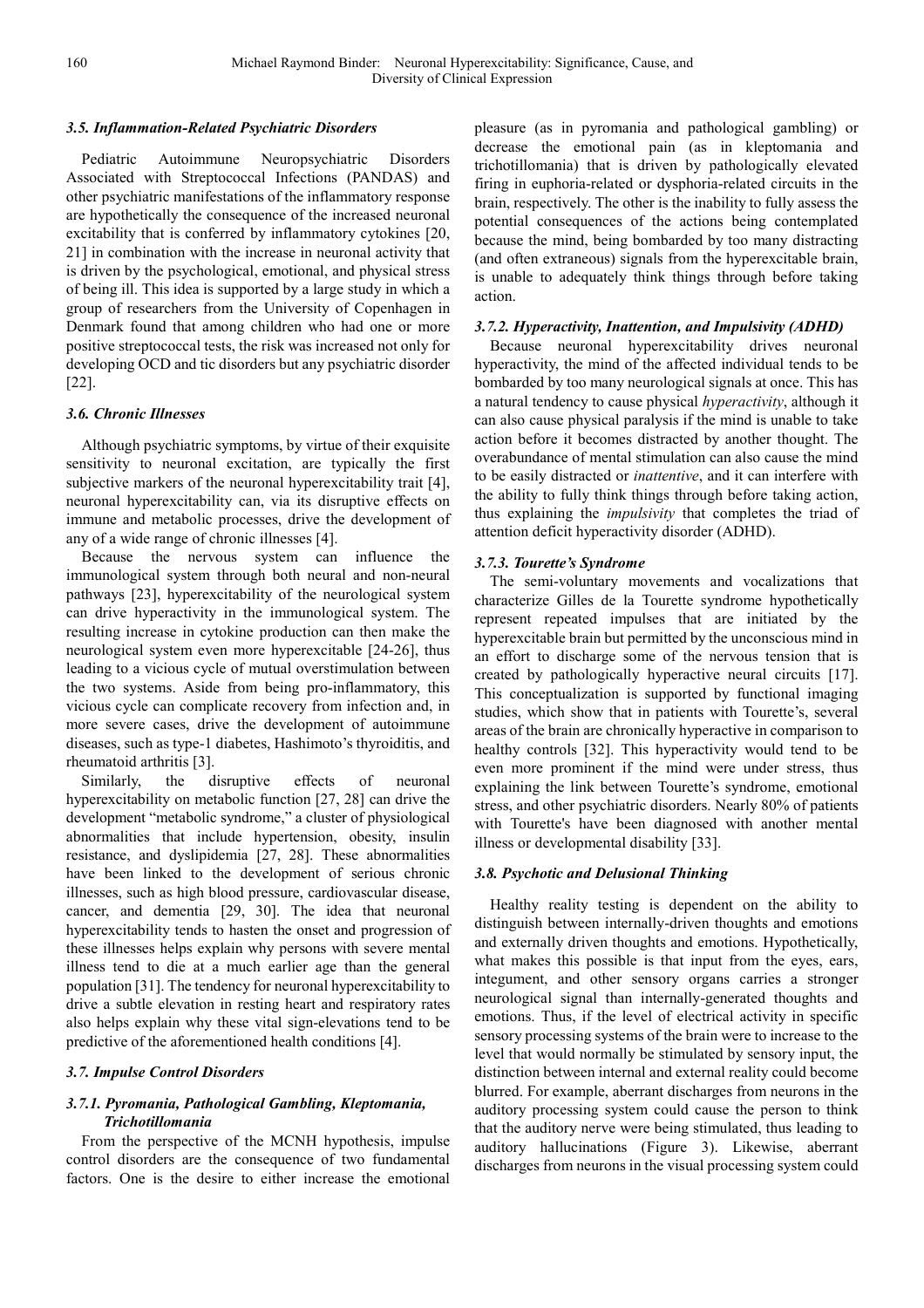cause the person to think that the optic nerve were being stimulated, thus leading to visual hallucinations, etc… Although such aberrant signaling could potentially occur in anyone, it would be more likely to occur in persons whose neurological systems were hyperexcitable. This conceptualization is supported by a recent study that found that auditory hallucinations in schizophrenia were exaggerated versions of perceptual distortions that are occasionally experienced by persons who do not have schizophrenia [34]. The researchers found that the perceptual distortions were more pronounced in those participants whose neurons were releasing more dopamine, a neurotransmitter that helps modulate the processing of auditory signals [35]. From the perspective of the MCNH hypothesis [1], the excess dopamine release would be driven by hyperactivity in dopaminergic circuitry. Similarly, other forms of psychosis, such as paranoia and delusional thinking, could occur when the intensity of internally-generated, circuit-specific signaling began to approach the intensity of signaling that would normally be driven by the higher processing of visual, auditory, tactile, and other sensory input. In other words, the hyperexcitable brain could amplify purely internal processes to the point that the mind, believing that the impetuses were coming from the environmental, began to weave the content into narratives to explain what it believed to reflect external reality. The risk of such aberrant signaling would be increased by intrapsychic stress, stimulant-type drugs, and any factor that increased excitation in the brain, thus explaining why psychotic symptoms are more likely to develop under such circumstances.



*Figure 3. Illustration of the hypothetical means by which auditory hallucinations occur. In the diagram, pathological hyperactivity in auditory circuits is mistakenly perceived as sound coming from the environment, Because intrapsychic stress activates brain circuits, psychotic symptoms are more likely to occur during times of stress, particularly if the brain is inherently hyperexcitable.* 

A related phenomenon that could likewise be reflective of neuronal hyperexcitability is the odd separation or "schism" between thoughts and feelings from which the term "schizophrenia" was derived. What hypothetically could cause this type of inappropriate affect is that cognitive functions that would normally activate the corresponding emotional circuitry would fail to do so because scattered hotspots of neural activity were competing for dominance [1, 36]. As a result, the person's emotions, rather than being dictated by the thought content, would be dictated by aberrant firing in limbic circuitry. It is also possible that the thought content, rather than being dictated by the emotions, could be dictated by aberrant firing in cognitive circuitry. In some cases, the willful intentions of the individual could be completely usurped by this abnormally intensive, spontaneous, electrical activity. Such chaotic brain signaling would be more likely to occur in persons with very high levels of neuronal excitability, such as those with schizophrenia, bipolar disorder, and other severe mental disorders. That such patients have exceptionally high levels of neuronal excitability is corroborated by the elevated risk of seizures that they have in comparison to those with less debilitating psychiatric disorders [37-39].

#### *3.9. Functional Disorders*

#### *3.9.1. Functional Physical Symptoms*

Functional physical symptoms are, by definition, devoid of any demonstrable physical abnormality that could sufficiently explain them. Though very common and sometimes highly disabling, functional symptoms had traditionally been viewed as being purely psychological in nature. In recent years, however, it has become increasingly apparent that functional symptoms, which tend to be exacerbated by stress, may be explained by a phenomenon called "central sensitivity." According to the central sensitivity hypothesis, an inciting factor, such as an allergen, a toxin, a physical injury, or an emotionally traumatic event, increases the sensitivity of the central nervous system to subsequent stressors, thereby leading to intermittent and, in some cases, chronic conditions, such as migraine headache, temporomandibular joint syndrome, myofacial pain syndrome, irritable bowel syndrome, fibromyalgia, and other chronic pain syndromes [40]. It is also believed to explain a wide range of psychiatric conditions, such as generalized anxiety disorder, major depressive disorder, bipolar disorder, panic disorder, and post-traumatic stress disorder [41, 42]. A similar nosology, referred to as "body distress syndrome" likewise unifies a wide range of functional disorders under a single title [43]. What remains unexplained, however, is why some persons are more vulnerable to developing these syndromes. According to the MCNH hypothesis, the sensitizing event or illness is not the causal factor but rather an exacerbation of a more fundamental abnormality. That abnormality is a genetically-based hyperexcitability of the neurological system. The observation that all of the aforementioned functional symptoms tend to run in families, that they can completely remit during low-stress periods, and that they can readily be explained by the MCNH hypothesis adds validity to this explanation.

#### *3.9.2. Somatoform Disorders*

Because neuronal hyperexcitability causes the mind to keep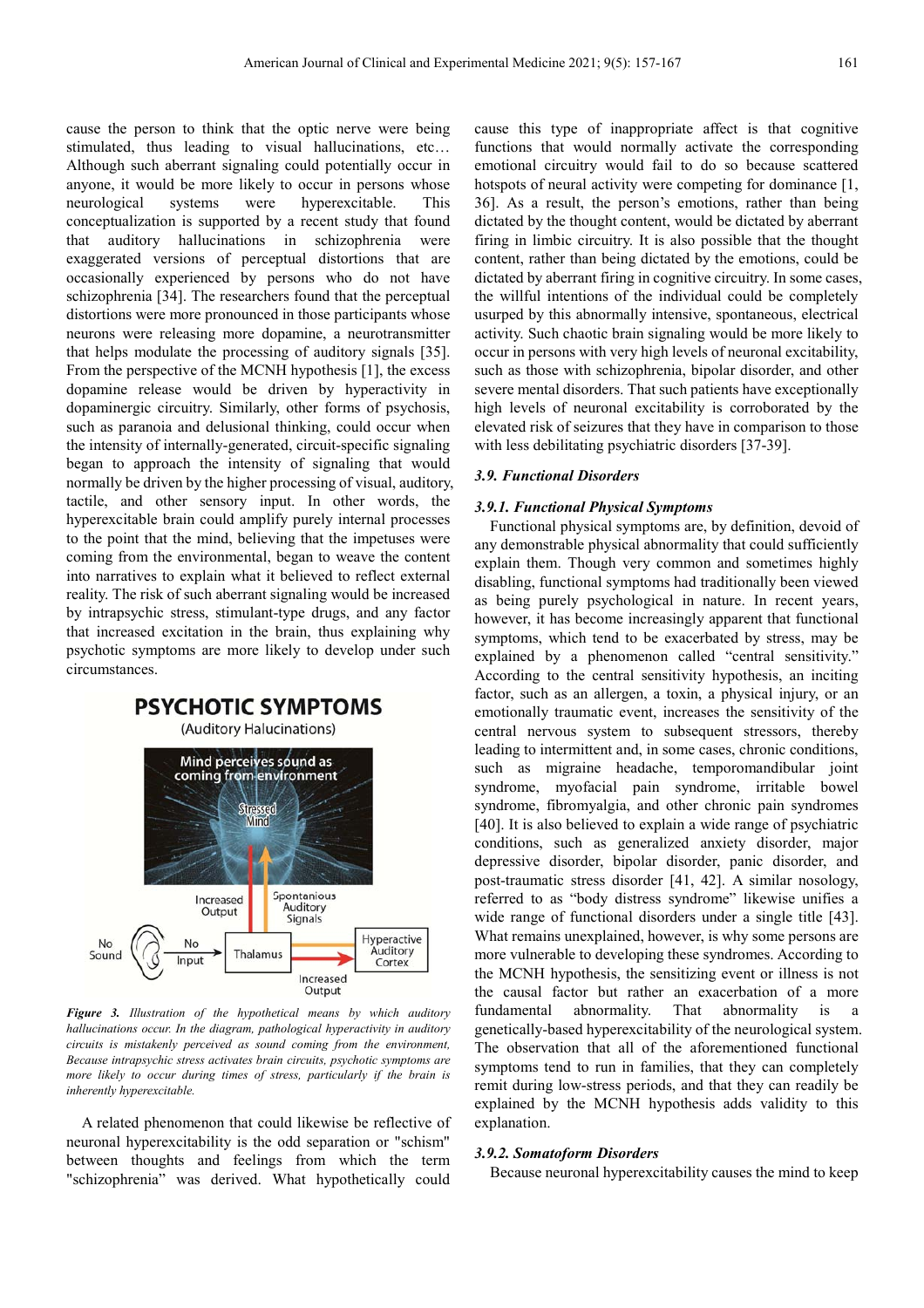thinking, various worries and preoccupations can easily develop. In some cases, this can involve somatic preoccupations, resulting in obsessive concerns about the physical functioning of the body. The risk of this is increased by the possibility that excess electrical output by the hyperexcitable brain could overstimulate various organs and, likewise, that the sensory feedback from those organs could be abnormally amplified by the hyperexcitable neurological system. Thus, in addition to causing various worries and preoccupations, neuronal hyperexcitability could drive physiological changes that become actual physical symptoms. This could help explain why such patients have so much difficulty accepting reassurance, even from a qualified healthcare professional.

#### *3.9.3. Chronic Pain Disorders*

Although chronic pain can sometimes be rooted in an identifiable physical abnormality, an inherent hyperexcitability of the neurological system could, as discussed in regard to somatoform disorders, abnormally amplify the sensory signals, thus increasing the perceived level of pain [40, 44] (Figure 4). In addition, hyperexcitability of limbic and cortical neurons could abnormally amplify negative emotions and recurrent thoughts about the pain and its implications. This could help explain why injury-related pain is often difficult to distinguish from functional pain and suffering. In the case of chronic musculoskeletal pain, which is the most common form of chronic pain [40, 44], neuronal hyperexcitability could also be contributing to the development of the pain (i.e., by hastening the development of hypertonic spasm) [45, 46]. In such cases, neuronal hyperexcitability could be both initiating the pain and compounding the pain, thus helping to explain why chronic pain can be such a medical-psychiatric conundrum.



*Figure 4. Schematic illustration of the abnormal amplification of pain (and other sensory input) by the hyperexcitable brain.* 

#### *3.9.4. Conversion Disorders*

In a conversion disorder, the patient displays a deficit in voluntary motor or sensory function in an effort to avoid the experience of intensely distressing emotions. Although the choice of symptoms has a rational basis, the logical remains unconscious in order to protect the individual from having to face the fact that he or she is being deceptive. Like other primitive defense mechanisms, such as denial, regression, and acting out, conversion reactions would be more likely to occur in persons who were more emotionally sensitive or who had experienced severe emotional trauma prior to developing more mature coping mechanisms. This would help explain why conversion disorders are commonly associated with child abuse and personality disorders (most notably histrionic personality disorder). They are also commonly associated with seizure disorders [47] in the form of non-epileptic psychogenic seizures, also known as "pseudoseizures" [48]. Their association with severe emotional trauma and other disorders that are themselves thought to be promoted by neuronal hyperexcitability suggests that conversion disorders are another manifestation of the neuronal hyperexcitability trait.

#### *3.10. Other Disorders*

#### *3.10.1. Chronic Insomnia*

Sleep depends on the ability of the brain to shut off, or at least partially reduce the extent to which the mind can process thoughts and feelings neurologically. Hypothetically, the relevant neuroregulatory mechanism tends to be overridden as hyperactive circuits keep firing despite the mind's desire to stop thinking and fall asleep.

#### *3.10.2 Substance Use Disorders*

Although there are many factors that contribute to the development of a substance use disorder, two consistent observations combine to suggest that an inherent hyperexcitability of the neurological system is the most important of them. The first is that alcohol and marijuana, the two most popular abusive substances, have potent anticonvulsant effects. Stimulant-type drugs are actually less preferred despite the fact that they activate the reward system of the brain. In a recent survey conducted by the Substance Abuse and Mental Health Services Administration [49], only 25% of those who had used crack cocaine in the previous one-to-two-year period had reused one year later, whereas roughly three quarters of those who had used alcohol, and more than one-half of those who had used marijuana, had reused during the same follow-up period. The second observation is the high comorbidity between substance use disorders and psychiatric disorders. According to reports published in the Journal of the American Medical Association [50], 37% of those who abuse alcohol, and 53% of those who abuse other drugs have at least one serious mental health condition. The emphasis here is on the word "serious." Assuming that those with serious mental health conditions are just the tip of the iceberg, then many more must have mild to moderate mental health conditions. This suggests that virtually all persons who abuse alcohol or other drugs have some type of mental health condition.

Historically, the drugs that have been used most commonly to treat these conditions—phenobarbital, diazepam, alprazolam, lorazepam, depakote, lithium, chlorpromazine, haloperidol, and, more recently, the atypical antipsychotics and serotonin reuptake inhibitors, likewise have brain-calming effects. Thus, the drugs that users prefer and the drugs that are most commonly prescribed to treat their substance misuse all have this one thing in common—they calm the brain. In other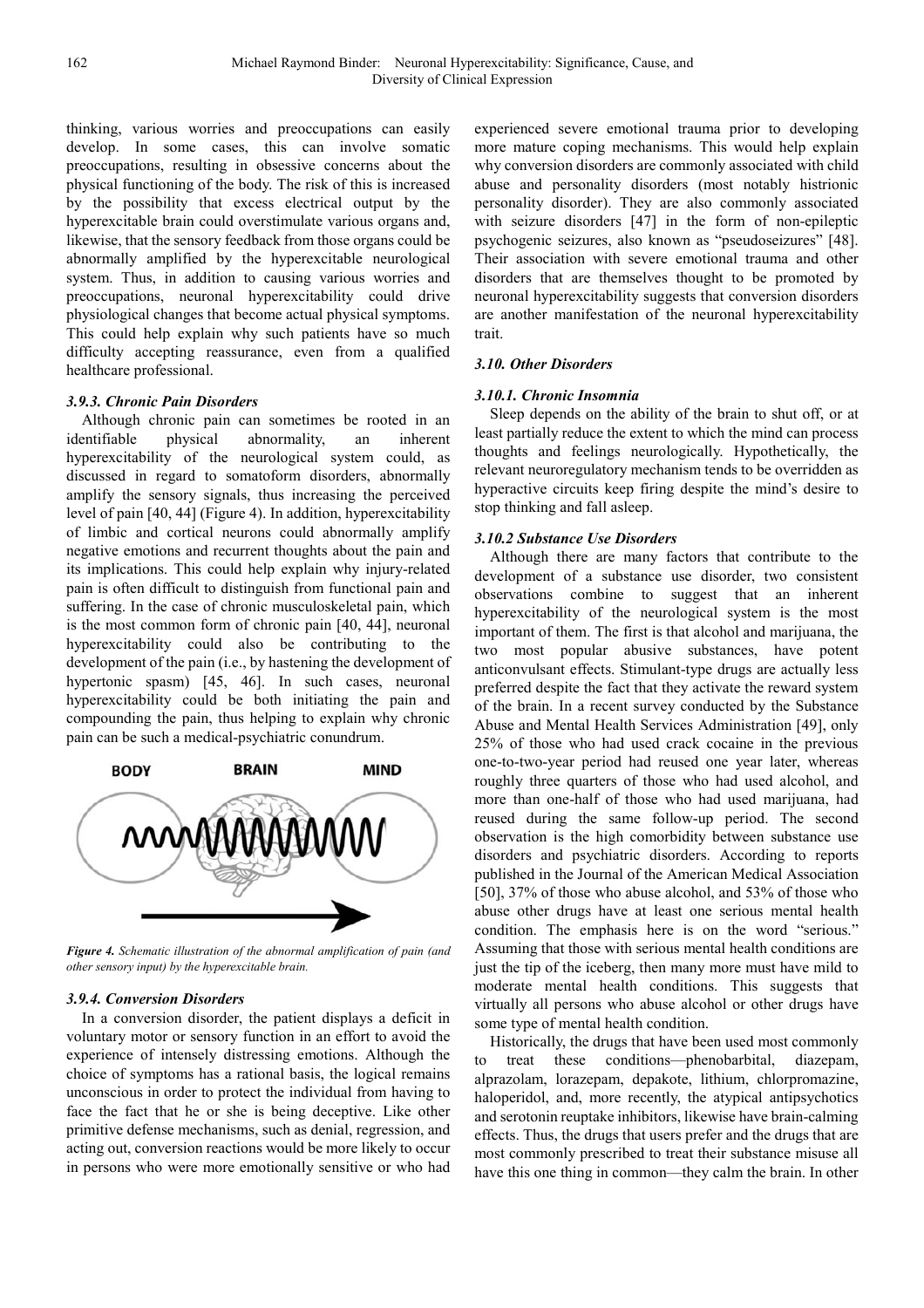words, they combat neuronal hyperexcitability. Hypothetically, the primary reason that substance use disorders are so difficult to treat is that neuronal hyperexcitability is a biological trait rather than a temporary state. Hence, the key to treating substance use disorders would be to identify and reverse the vulnerability trait. This could help explain why gabapentin, a well-tolerated and inexpensive anticonvulsant drug, is skyrocketing in popularity both as a prescription drug and as an illicit drug [3].

#### *3.10.3. Feeding Disorders of Infancy and Early Childhood*

Although there are a variety of medical conditions that could potentially prevent an infant or child from maintaining adequate food intake, the most common among them, based on the relatively high frequency of psychiatric conditions in comparison to other medical conditions [51], is likely to be an inherent hyperexcitability of the neurological system. The link between neuronal hyperexcitability and feeding disorders tends to be obscured by the fact that one or both of the parents are themselves carriers of the neuronal hyperexcitability trait. When the associated psychiatric disturbances prevent them from being effectual caregivers, the assumption is that the parental neglect is the cause of the infant's fussiness and failure to thrive when in fact the problem is usually much more complex. The child's natural fussiness can make caregiving more challenging for the parent, and the parent's inappropriate responses can make the child even more fussy, particularly if the child inherited the neuronal hyperexcitability trait. Added to this are the physiological effects that neuronal hyperexcitability can have on the child's digestive system, beginning with taste hypersensitivity and possibly including the stomach and intestines secondary to an overabundance of neurological output from the hyperexcitable brain to those organs. Added to this would be the overabundance of neurological feedback from those organs to the brain and the further amplification of that feedback by the hyperexcitable brain before it is interpreted by the mind.

#### *3.10.4. Eating Disorders in Adolescents and Adults*

In an effort to control their obsessive thoughts and unpredictable emotions, some persons with neuronal hyperexcitability, most commonly young women under the influence of cultural expectations, hypothetically learn to manipulate food as a proxy to manipulating the reverberating and migrating loci of hyperactivity in their hyperexcitable brains. That the neurological systems of such persons are inherently hyperexcitable is suggested by the high comorbidity between eating disorders and other psychiatric disorders. In one study, 97% of female eating disorder inpatients were found to have one or more co-morbid psychiatric disorders [52], and twin studies have found that eating disordered patients have a strong genetic diathesis that typically begins to manifest around the time of adolescence [53]. However, the psychological and emotional relief that such persons achieve by manipulating food are only temporary, as they do not correct the underlying problem of neuronal hyperexcitability. Consequently, the behavior continues. Moreover, even when eating-disordered behavior is reduced

through cognitive and behavioral techniques, these individuals commonly continue to manifest other psychiatric abnormalities, such as clinical depression and obsessional thinking [52]. Then again, it is also possible that over time, progressive maturation and improved coping skills could reduce intrapsychic tension enough to keep the brain calmer. As this occurs, neural circuits that had previously been hyperactive could become less active, thus reducing psychiatric symptomatology more comprehensively.

#### *3.10.5. Personality Disorders*

Personality can be defined as the unique set of temperamental, social, and behavioral characteristics that shape the way a person expresses him or her self under ordinary circumstances. A personality disorder is defined as an enduring pattern of maladaptive thoughts and behaviors exhibited in many contexts and deviating markedly from accepted cultural norms. Disordered personality traits, such as denial, splitting, projection, and other primitive defense mechanisms typically develop early in life and likely represent desperate attempts to relieve the painful emotions that are driven by hyperexcitable neurons [1]. In the majority of cases, the hyperexcitable nature of the neurological system evades clinical detection until mounting stress, like stones thrown at a beehive in which the bees are abnormally temperamental, causes the neurons to become pathologically hyperactive. However, because personality disorders tend to begin early in life—a time that, ordinarily, is relatively stress-free—the development of a personality disorder would suggest that either the neurological system were very hyperexcitable or that stress levels during childhood were unusually high, or both. This supposition is supported by the well-known link between personality disorder-development and childhood abuse [54] and by the high degree of disability that is associated with personality disorders (no psychiatric disorder other than schizophrenia ranks as high) [55].

#### *3.10.6. Type A and Type D Personalities*

In the 1950s, a longitudinal study found that specific personality traits, defined as the "Type A Personality," more than doubled the risk of coronary heart disease [56]. First described by cardiologists Meyer Friedman and Ray Rosenman after an upholsterer called to their attention the peculiar fact that the chairs in their waiting rooms were only worn out on the front edge, the Type A Personality was characterized as over-ambitious, competitive, domineering, impatient, and fast-talking [56]. Also predictive of cardiac events, independently, were depression, anxiety, or both [57]. The latter pair of symptoms, to which gloominess, indecisiveness, irritability, lack of ambition, and low self-esteem were subsequently added, are now described as the "Type D Personality." Both the Type A and Type D personalities are variable expressions of the neuronal hyperexcitability trait [1, 3, 4]. The association of these so-called "personality types" with an increased risk of cardiovascular disease hypothetically stems from the increased sensitivity to stress and consequent metabolic dysfunction that are conferred by the neuronal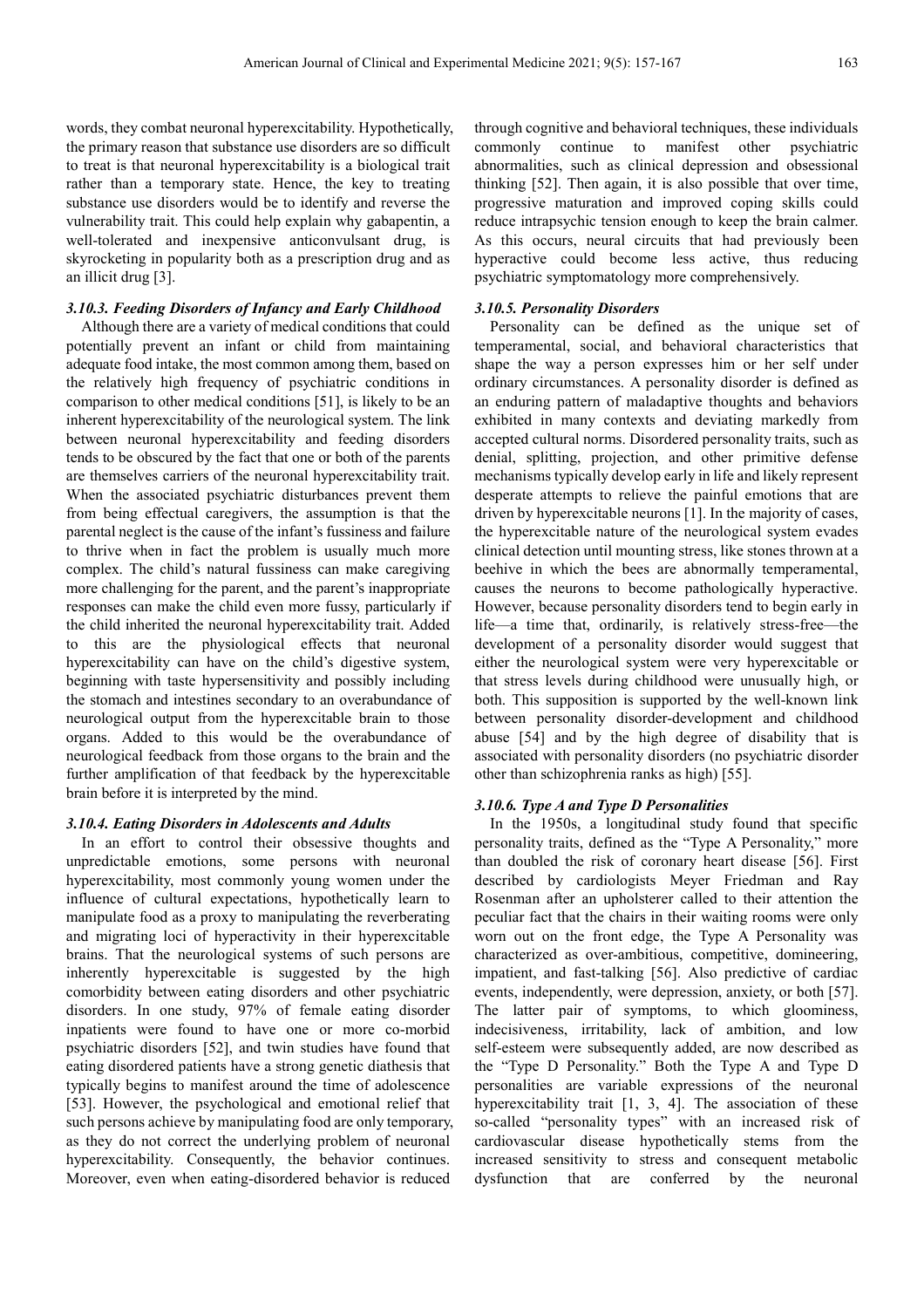hyperexcitability trait [4].

#### *3.10.7. Child Sexual Abuse and Neglect*

Because neuronal hyperexcitability tends to cause so many cognitive and emotional difficulties, affected persons often have as much difficulty taking care of their children as they do themselves. Just as they neglect their own health and well-being by eating fast-food, using illicit drugs, and engaging in high-risk behavior, they tend to neglect the health and well-being of their children. In addition, neuronal hyperexcitability in the reward circuitry of the brain can drive addictive behavior from within due to the unusually high intensity of the pleasurable emotions that become linked to specific behaviors and activities. The abnormally intense pleasure can also occur in relation to the use of illicit drugs, making it that much more difficult for such persons to stop using them. In some cases, the drug "high" can be so intense that the affected person is willing to do anything necessary, even if immoral or illegal, to re-experience the pleasurable feelings.

#### *3.10.8. Paraphillias*

As discussed in regards to child sexual abuse, hyperactivity in the reward circuitry can fuel addictive behavior endogenously, thus causing the affected person to form abnormally intense attachments to whatever (or whoever) the feelings of pleasure and excitement become linked. In some cases, this includes sexually deviant behaviors such as fetishes, sexual perversions, or pedophilia. That is not to say that such persons should be excused from any of the illegal acts they may commit, but only that the hyperexcitability of their brains can make it more difficult for them to control their behavior.

### *3.10.9. Sociopathy*

As discussed in regards to both child sexual abuse and paraphillias, sociopathy is likely fueled by the endogenously addictive effect of neuronal hyperexcitability. Although such individuals have been stereotyped as unemotional and non-empathic, some of them may actually be so emotionally sensitive (and perhaps so traumatized by their own experiences as victims) that they have built a psychic wall that prevents them from experiencing any uncomfortable feelings, including feelings of sympathy, compassion, shame or guilt [58]. This is suggested by the hidden rage that drives the antisocial behavior of many sociopaths. Conversely, there is emerging evidence that other sociopaths may actually have hypo-excitable neurological systems, which might then drive them to behavioral extremes in an effort to experience satisfactory levels of pleasure, excitement, and, possibly, vindication of their own victimization [59].

### *3.10.10. Criminality*

Recent statistics have shown that up to one-half of all prison inmates have at least one diagnosable mental disorder [60, 61], and the correctional system currently holds more psychiatric patients than all the public and private mental healthcare facilities combined [62]. Moreover, the lack of a diagnosable mental disorder does not exclude the possibility that a person

experiences neuropsychiatric symptomatology. The possibility of subclinical symptomatology is even greater for prison inmates, who often lack insight or may be unwilling to communicate their psychiatric struggles. Such persons may silently experience intermittent or persistent racing thoughts, insomnia, paranoia, delusional thinking, restlessness, irritability, impulsivity, substance misuse, and other symptoms of neuronal hyperexcitability. Consistent with this hypothesis, approximately 40% of inmates *admittedly* have symptoms of ADHD, and other psychiatric symptoms may be obscured or misattributed to the use of alcohol, marijuana, cocaine, or other psychoactive substances [60, 63]. Considering the high frequency of psychiatric symptomatology, particularly ADHD, and the money that affected persons require to maintain their drug habits, it is easily to see why they commit so many impulsive and illegal acts.

## **4. Discussion**

The foregoing are just some of the many faces of the neuronal hyperexcitability trait. When these disorders and abnormal behavioral patterns are identified on family pedigrees as different manifestations of a shared neurophysiological abnormality, the distribution is strikingly autosomal dominant! That suggests not only that all of these disorders and conditions, which affect close to half the population, are rooted in the same physiological abnormality but also that most of the candidate genes that have been linked to psychiatric, functional, and general medical illnesses make small contributions in comparison to a few genes that make large contributions and may, by themselves, be enough to markedly increase one's vulnerability to developing any of a wide range psychological, behavioral, and physical symptoms.

The practical importance of this is that neuronal hyperexcitability is a highly modifiable risk factor, and so recognition of its genetic etiology can incentivize carriers to develop prophylactic strategies early in life and, if symptomatic, seek treatment with less hesitation. Any habit or activity that quiets the brain can potentially prevent or reduce the symptoms of any of the related psychological, behavior, or physical abnormalities. Some of these habits and activities include proper stress management, maintaining an early sleep schedule, regular exercise, avoidance of caffeine and other psychostimulants, and minimizing refined sugar. If these habits are either insufficient to reduce symptoms or too difficult to implement, then medical therapy aimed at reducing neuronal excitability (i.e., anticonvulsants and other Neuroregulators [64]) may be necessary. Also of potential benefit would be psychotherapy, meditation, and other interventions that take strain off the brain.

Future directions for research in this area include studies comparing the psychiatrically and medically-protective effects of Neuroregulators to the long-recognized benefits of the aforementioned natural interventions both alone and in combination with Neuroregulators. Also needed are studies to verify the autosomal dominant distribution of the neuronal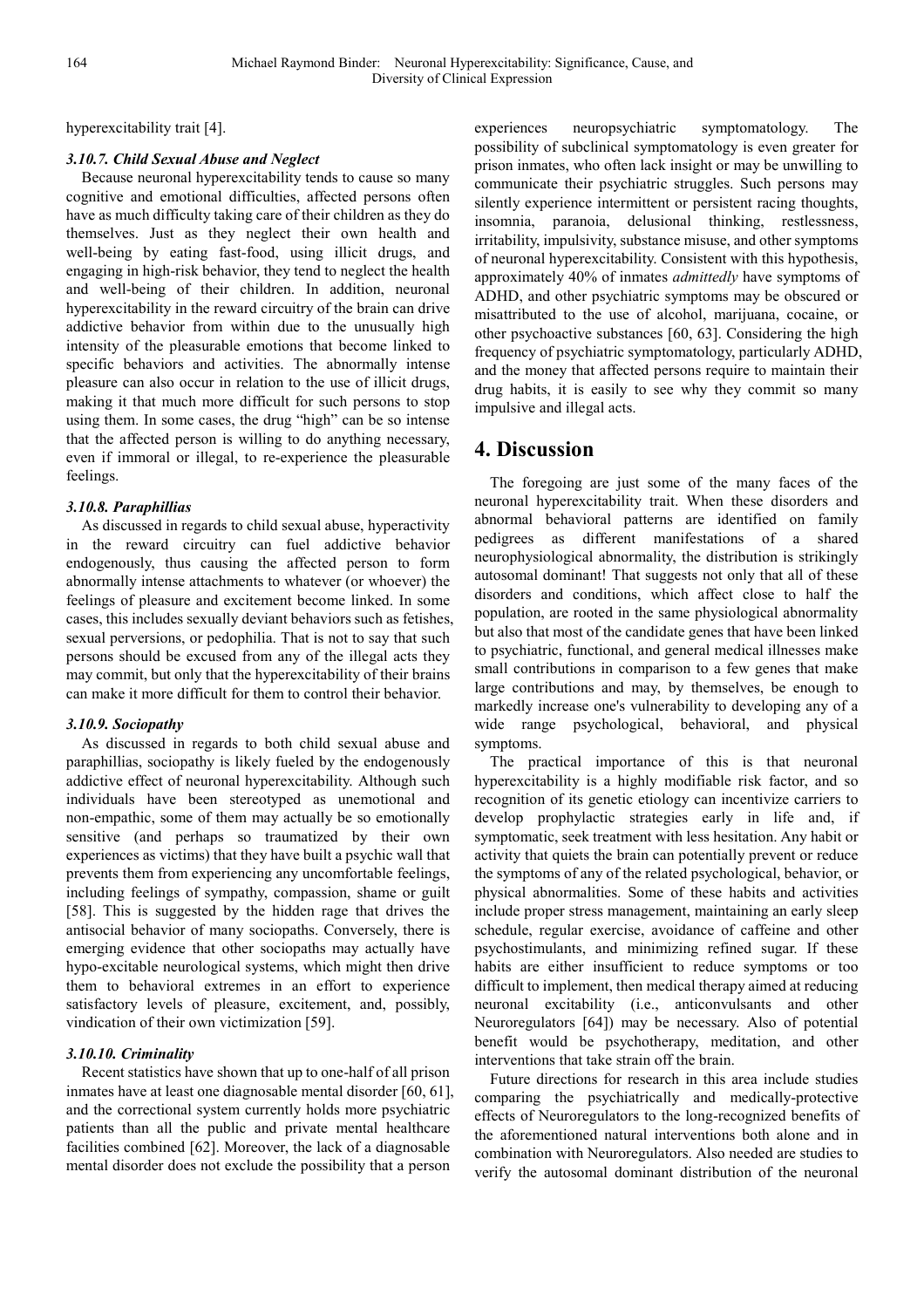hyperexcitability trait and prospective studies involving carriers of the single nucleotide polymorphism CACNA1C [65] and other risk genes for neuronal hyperexcitability [39, 66-77].

## **5. Conclusion**

Despite more than a century of scientific study and a rich history of religious and philosophical debate, the psychophysiology of cognitive, emotional, and behavioral abnormalities continues to be an enigma. Now, for the first time, comes a hypothesis that integrates psychology and biology—the mind and the brain—to explain nearly every known mental, emotional, behavioral, and general medical abnormality. According to the MCNH hypothesis of psychiatric disorders, an inherent hyperexcitability of the neurological system fuels the development of mental illness by abnormally amplifying one's sensitivity to stress. It can also fuel the early development of the wide range of functional physical symptoms that have historically been viewed as purely psychological in nature, and the later development of various degenerative diseases that had previously been thought to be completely separate from mental illness. Based on the hypothesis that 1) the neuronal hyperexcitability trait is autosomal dominant; 2) the associated gene polymorphisms are highly prevalent; and 3) the abnormality, even in its heterozygous form, tends to be the most important determinant of both mental and physical illness, it is imperative to raise clinician awareness of this subtle but highly disruptive neurophysiological abnormality. Fortuitously, there is also emerging evidence that the abnormality may be detectable by simply measuring one's resting vital signs, a finding that would make it the first objective measure of one's vulnerability to illness in general. If demonstrated to be true, the combination of diagnostic simplicity and ease of treatment could usher in history's greatest campaign in the fight against sickness and disease.

## **Disclosure Statement**

The author declares that this article was conceived and written in the absence of any commercial or financial relationships that could be construed as a potential conflict of interest.

## **References**

- [1] Binder MR. The multi-circuit neuronal hyperexcitability hypothesis of psychiatric disorders. AJCEM 2019; 7 (1): 12-30.
- [2] Grunze HCR. The effectiveness of anticonvulsants in psychiatric disorders. Dialogues Clin Neurosci 2008; 10 (1): 77-89.
- [3] Binder MR. Gabapentin The Popular but Controversial Anticonvulsant Drug May Be Zeroing in on the Pathophysiology of Disease. AJCEM 2021; 9 (4): 122-134.
- [4] Binder MR. FLASH Syndrome: tapping into the root of chronic

illness. AJCEM 2020; 8 (6): 101-109.

- [5] Larsen BA, Christenfeld NJS. Cardiovascular disease and psychiatric comorbidity: the potential role of preservative cognition. Cardiovascular Psychiatry and Neurology 2009; Article ID: 791017.
- [6] Brainstorm Consortium; Anttila V, Bulik-Sullivan B, Finucane HK, et al. Analysis of shared heritability in common disorders of the brain. Science 2018; 360 (6395): eaap8757.
- [7] Beissner F, Meissner K, Bär KJ, Napadow V. The autonomic brain: an activation likelihood estimation meta-analysis for central processing of autonomic function. J Neurosci 2013; 33 (25): 10503-10511.
- [8] McEwen BA. Stress, adaptation, and disease allostasis and allostatic load. Annals of the New York Academy of Sciences 1998; 840 (1): 33-44.
- [9] Lopez-Santiago LF, Yuan Y, Wagnon JL, et al. Neuronal hyperexcitability in a mouse model of SCN8A epileptic encephalopathy. PNAS 2017; 144 (9): 2383-2388.
- [10] Cerf M, Thiruvengadam N, Mormann F, et al. On-line, voluntary control of human temporal lobe neurons. Nature 2010; 467: 1104-1108.
- [11] Leuchter AF, Cook IA, Hunter AM, Cai C, Horvath S. (2012) Resting-state quantitative electroencephalography reveals increased neurophysiologic connectivity in depression. 7 (2): 1-13. e32508.
- [12] Johnstone T, van Reekum CM, Urry HL, Kalin NH, Davidson, RJ. Failure to regulate: counterproductive recruitment of top-down prefrontal-subcortical circuitry in major depression. J. Neuroscience 2007; 27 (33): 8877-8884.
- [13] Rose GM, Diamond DM, Pang K, Dunwiddie TV. Primed Burst Potentiation: lasting synaptic plasticity invoked by physiologically patterned stimulation. In: Haas HL and Buzsàki G. (eds) Synaptic Plasticity in the Hippocampus. Springer, Berlin, Heidelberg, 1988.
- [14] Binder MR. Electrophysiology of seizure disorders may hold key to the pathophysiology of psychiatric disorders. AJCEM 2019; 7 (5): 103-110.
- [15] Greenberg BD, Ziemann U, Cora-Locatelli G et al. Altered cortical excitability in obsessive-compulsive disorder. Neurology 2000; 54: 142–147.
- [16] Ting JT Feng G. Neurobiology of obsessive-compulsive disorder: insights into neural circuitry dysfunction through mouse genetics. Curr Opin Neurobiol 2011; 21 (6): 842-848.
- [17] Lindgren KA, Larson CL, Schaefer SM, et al. Thalamic metabolic rate predicts EEG alpha power in healthy control subjects but not in depressed patients. Biological Psychiatry 1999; 45: 943-952.
- [18] Lassemo E, Sandanger I, Nygard JF, Sorgaard KW. The epidemiology of post-traumatic stress disorder in Norway: trauma characteristics and pre-existing psychiatric disorders. Soc Psychiatry Psychiatr Epidemiol 2017; 52 (1): 11-19.
- [19] Finocchi C, Ferrari M. Female reproductive steroids and neuronal excitability. Neurol Sci. 2011; 32 (Suppl 1): S31-5.
- [20] Bowcut JC, Weiser M. Inflammation and schizophrenia. Psychiatric Annals 2018; 48 (5): 237-243.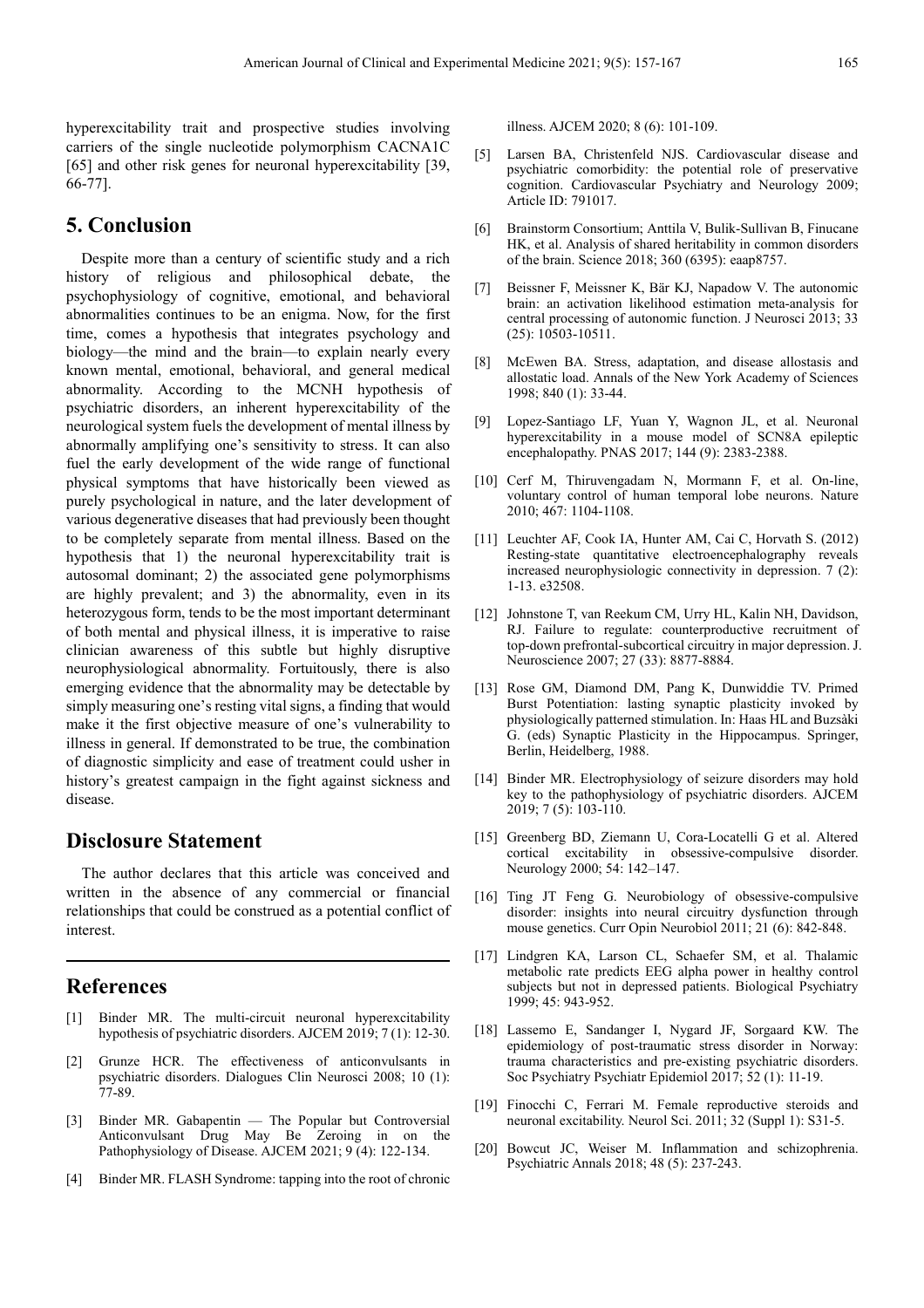- [21] Boorman E, Romano GF, Russell A, Mondelli V, Pariante CM. Are mood and anxiety disorders inflammatory diseases? Psychiatric Annals 2015; 45 (5): 240-248.
- [22] Orlovska S, Vestergaard CH, Bech BH, et al. Association of streptococcal throat infection with mental disorders: testing key aspects of the PANDAS hypothesis in a nationwide study. JAMA Psychiatry 2017; 74 (7): 740-746.
- [23] Kenney MJ, Ganta CK. Autonomic Nervous System and Immune System Interactions. Compr Physiol 2014; 4 (3): 1177-1200.
- [24] Schäfers M, Sorkin L. Effect of cytokines on neuronal excitability. Neuroscience Letters 2008; 437 (3): 188-193.
- [25] Vezzani A, Viviani B. Neuromodulatory properties of inflammatory cytokines and their impact on neuronal excitability. Neuropharmacology 2015; 96 (Part A): 70-82.
- [26] Galic MA, Riazi K, Pittman QJ. Cytokines and brain excitability. Frontiers in Neuroendocrinology 2012; 33 (1): 116-125.
- [27] Meyers Jr MG, Olson DP. Central nervous system control of metabolism. Nature 2012; 491: 357-363.
- [28] Han C, Rice MW, Cai D. Neuroinflammatory and autonomic mechanisms in diabetes and hypertension. Am J Physiol Endocrinol Metab 2016; 311 (1): E32-E41.
- [29] Kassi E, Pervanidou P, Kaltsas G, Chrousos G. Metabolic syndrome: definitions and controversies. BMC Medicine 2011; 9 (48).
- [30] Murphy R, Carroll RW, Krebs JD. Pathogenesis of the metabolic syndrome: Insights from monogenic disorders. Mediators of Inflammation 2013; 2013.
- [31] Alvares GA, Quintana DS, Hickie IB, Guastella AJ. Autonomic nervous system dysfunction in psychiatric disorders and the impact of psychotropic medications: a systematic review and meta-analysis. J Psychiatry Neurosci 2016; 41 (2): 89-104.
- [32] Hershey T, Black KJ, Hartlein JM, et al. Cognitive-pharmacologic functional magnetic resonance Imaging in Tourette syndrome: a pilot study. Biol Psychiatry 2014; 55: 916–925.
- [33] Scahill L. Prevalence of Diagnosed Tourette Syndrome in Persons Aged 6--17 Years --- United States, 2007. Yale Univ Child Study Center and School of Nursing. Bitsko, RH and Visser, SN. Div of Human Development and Disability, National Center on Birth Defects and Developmental Disabilities. Blumberg, SJ. Div of Health Interview Statistics, National Center for Health Statistics, CDC.
- [34] Cassidy CM, Balsam PE, Weinstein JJ, et al. A perceptual inference mechanism for hallucinations linked to striatal dopamine. Current Biology 2018; 28 (4): 503-514. e4.
- [35] Gittelman JX, Perke DJ, Portfors CV. Dopamine modulates auditory responses in the inferior colliculus in a heterogeneous manner. J Assoc Res Otolaryngol 2013; 14 (5): 719-729.
- [36] Hargreave E. (2006) The neuroplasticity phenomenon of kindling. http://hargreaves.swong.webfactional.com/ kindle.htm. (Accessed 5/19/18).
- [37] Begh M, Beghi E, Cornaggia CM. Epilepsy in psychiatric disorders. In: Mula M. (eds) Neuropsychiatric Symptoms of Epilepsy. Neuropsychiatric symptoms of neurological disease.

pp. 289-302. Springer, Cham Publishing Company, 2016. ISBN: 978-3-319-22158-8.

- [38] Josephson CB, Lowerison M, Vallerand I, et al. Association of depression and treated depression with epilepsy and seizure outcomes: a multicohort analysis. JAMA Neurol 2017; 74 (5): 533-539.
- [39] Lopez AY, Wang X, Xu M, et al. Ankyrin-G isoform imbalance and interneuronopathy link epilepsy and bipolar disorder. Molecular Psychiatry 2017; 22: 1464–1472.
- [40] Fleming KC, Volcheck MM. Central sensitization syndrome and the initial evaluation of a patient with fibromyalgia: a review. Rambam Maimonides Med J 2015; 6 (2): e0020.
- [41] Yunus MB. Central sensitivity syndromes: a new paradigm and group nosology for fibromyalgia and overlapping conditions, and the related issue of disease versus illness. Semin Arthritis Rheum 2008 Jun; 37 (6): 339-352.
- [42] Yunus MB. Fibromyalgia and overlapping disorders: the unifying concept of central sensitivity syndromes. Semin Arthritis Rheum 2007; 36 (6): 339-356.
- [43] Fink P, Rosendal M, Dam ML, Schröder A. Ny faelles diagnose for de funktionelle sygdomme [New unifying diagnosis of functional diseases]. Ugeskr Laeger 2010; 14; 172 (24): 1835-1838.
- [44] Aurora SK, Wilkinson F. The brain is hyperexcitable in migraine. Cephalalgia 2007; 27 (12) 1442-1453.
- [45] Griner T. What's really wrong with you? A revolutionary look at how muscles affect your health. Avery Publishing. New York, NY, 1995.
- [46] Binder M. The golden Book of muscle health and restoration. Lightningsource Publishing, 2016.
- [47] Harden CL. Pseudoseizures and dissociative disorders: a common mechanism involving traumatic experiences. Seizure 1997; 6 (2): 151-155.
- [48] El-Naggar H, Moloney P, Widdess-Walsh P, Kilbride R, Delanty N. Simultaneous occurrence of nonepileptic and epileptic seizures during a single period of in-patient video-electroencephalographic monitoring. Epilepsia Open 2017; 2 (4): 467-471.
- [49] Substance Abuse and Mental Health Services Administration, Office of Applied Studies, Rockville, MD. The NSDUH Report: Substance use and dependence following initiation of alcohol or illicit drug use. 2008.
- [50] Saisan J, Smith M, Robinson L, Segal J. Substance abuse and mental health issues: dealing with drug or alcohol addiction and co-occurring mental health problems. https://www.helpguide.org/articles/addictions/substanceabuse-and-mental-health.htm. (Accessed 9/25/18).
- [51] Cherry D, Albert M, McCaig LF. Mental health-related physician office visits by adults aged 18 and over: United States, 2012-2014. NCHS Data Brief 2018; 311.
- [52] Blinder BJ, Cumella EJ, Sanathara VA. Psychiatric comorbidities of female inpatients with eating disorders. Psychosom Med 2006; 68 (3): 454-462.
- [53] Klump KL, Burt SA, McGue M, Lacono WG. Changes in Genetic and Environmental Influences on Disordered Eating Across Adolescence A Longitudinal Twin Study. Arch Gen Psychiatry 2007; 64 (12): 1409-1415.